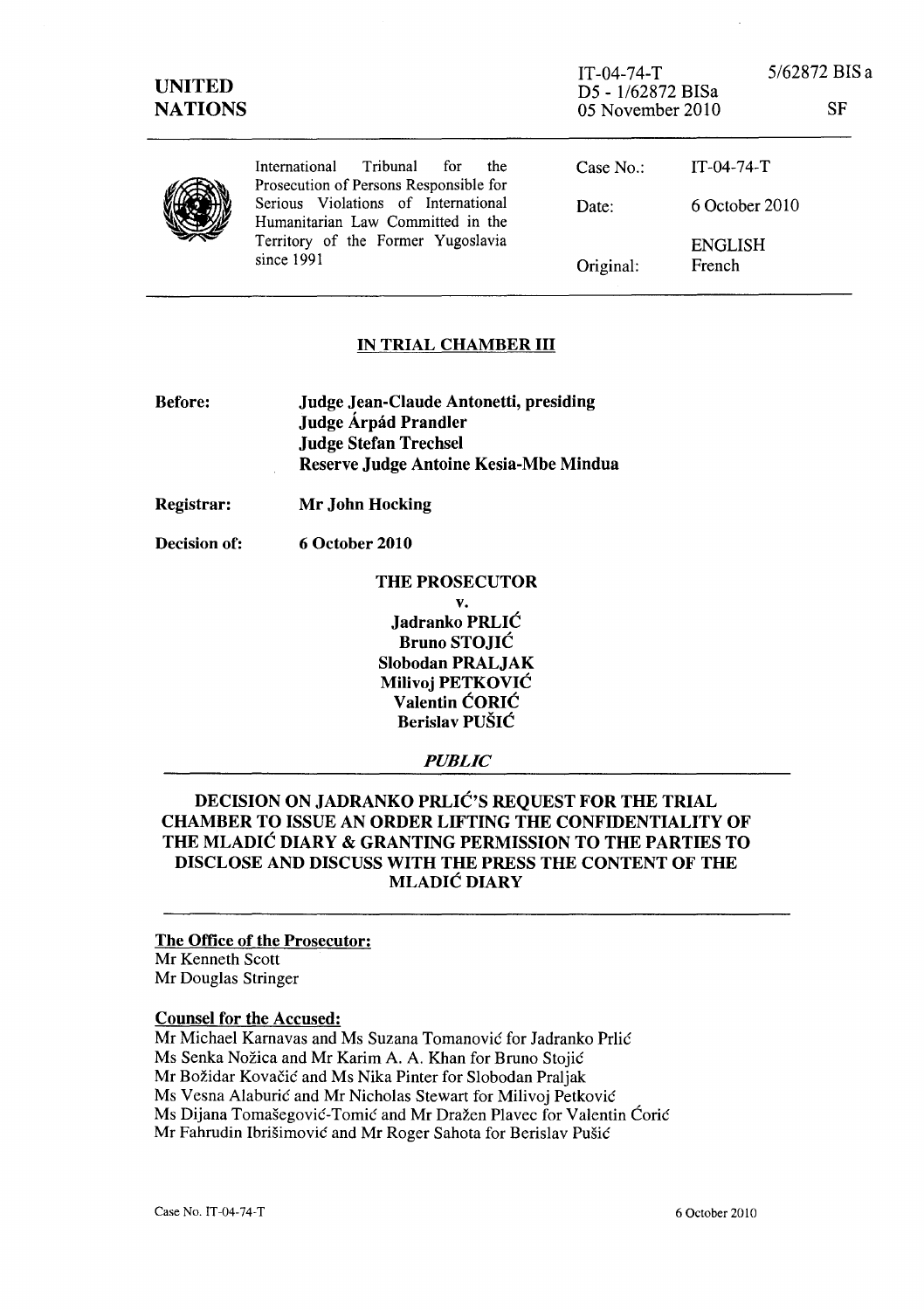**TRIAL CHAMBER III** ("Chamber") of the International Tribunal for the Prosecution of Persons Responsible for Serious Violations of International Humanitarian Law Committed in the Territory of the Former Yugoslavia since 1991 ("Tribunal"),

**SEIZED** of "Jadranko Prlic's Request for the Trial Chamber to Issue an Order Lifting the Confidentiality of the Mladic Diary & Granting Permission to the Parties to Disclose and Discuss with the Press the Content of the Mladic Diary" filed publicly by the Counsel for the Accused Jadranko Prlic ("Prlic Defence") on 22 July 2010, to which are attached a public annex and a confidential annex, and in which the Prlic Defence asks the Chamber to issue an order lifting the confidentiality of the entire Mladic Diary and to authorise the parties to disclose and discuss the content with the press ("Motion").

**NOTING** "Slobodan Praljak's Joinder to Jadranko Prlic's 22 July 2010 Request to Lift the Confidentiality of the Mladic Diary", in which Counsel for the Accused Slobodan Praljak joins in the Motion,

**NOTING** the "Prosecution Response to Jadranko Prlic's Request for the Trial Chamber to Issue an Order Lifting the Confidentiality of the Mladic Diary & Granting Permission to the Parties to Disclose and Discuss with the Press the Content of the Mladic Diary", filed publicly by the Office of the Prosecutor ("Prosecution") on 28 July 2010, with three public annexes in which the Prosecution objects to the Motion ("Response"),

**NOTING** the "Prosecution Supplemental Submission on Jadranko Prlic's Request for the Trial Chamber to Issue an Order Lifting the Confidentiality of the Mladic Diary & Granting Permission to the Parties to Disclose and Discuss with the Press the Content of the Mladic Diary", filed publicly by the Prosecution on 30 August 2010, with one public annex in which the Prosecution informs the Chamber that it continues to object to the Motion,

**NOTING** the oral decision rendered by the Trial Chamber in *The Prosecutor v. Radovan Karadiic* ("Karadzic Chamber") during the public hearing on 20 August 2010, which admitted into evidence, as a public document, 15 of the 18 notebooks of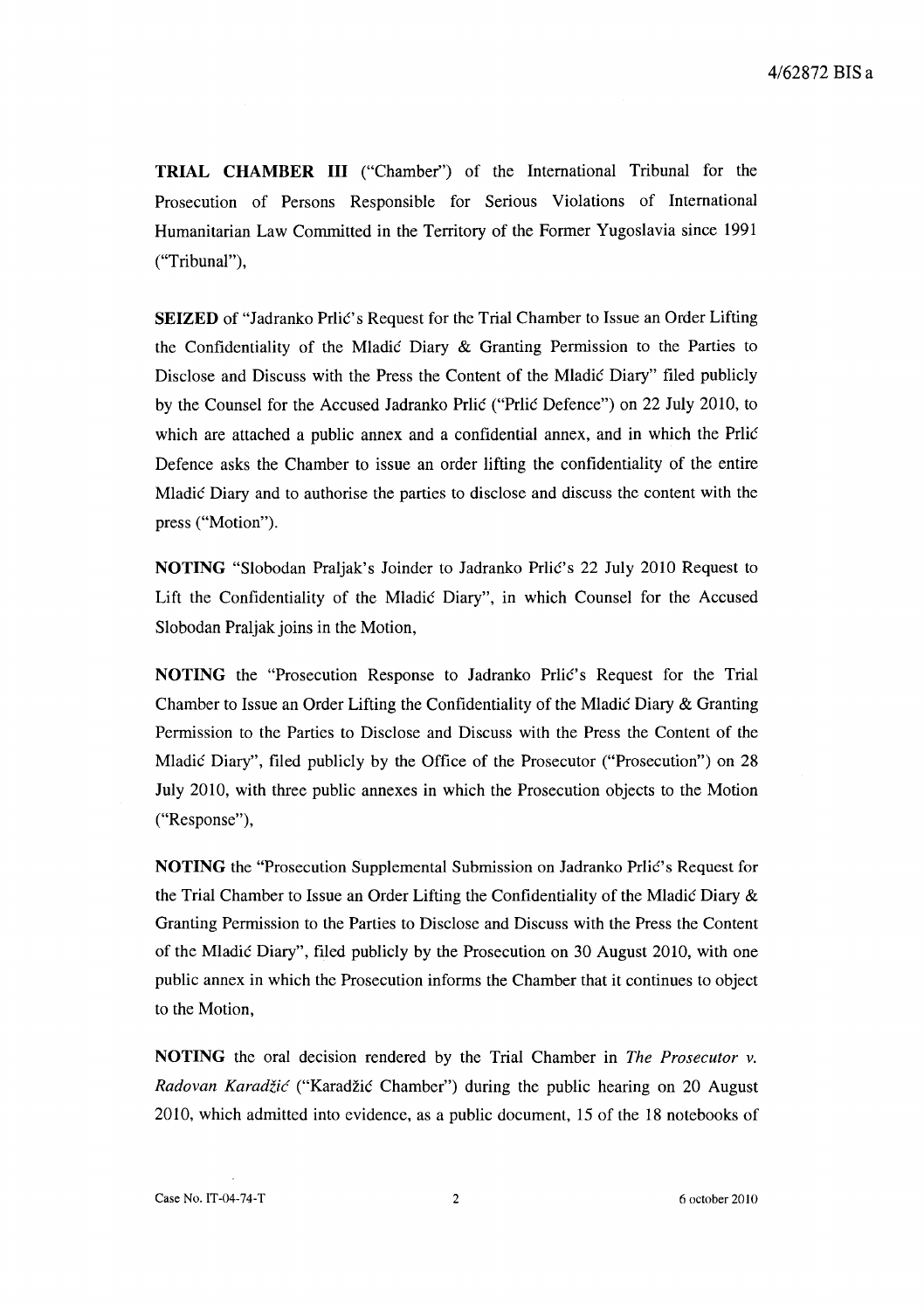the Mladic Diary, seized during the search of 23 February 2010 and 5 notebooks of The Mladic Diary seized during the search of 4 December 2008 ("Notebooks") Admitted by the Karadžić Chamber"), $<sup>1</sup>$ </sup>

**CONSIDERING** that the Karadžić Chamber has therefore admitted into evidence, as a public document, almost the entire Mladic Diary, with the exception of three notebooks,<sup>2</sup>

**CONSIDERING** that the Notebooks Admitted by the Karadzic Chamber are currently available publicly and accessible to anyone who puts in a request with the Registry of the Tribunal, $3$ 

**CONSIDERING** that the Chamber finds consequently that the part of the Motion asking the Chamber to issue an order lifting the confidentiality of the Mladic Diary and authorising the parties to disclose the content and discuss it with the press is moot, with regard to the Notebooks Admitted by the Karadžić Chamber,

**CONSIDERING,** moreover, that it is not up to the Chamber to authorise or prohibit the Prlic Defence or other parties from discussing with the press public documents

<sup>&</sup>lt;sup>1</sup> Hearing of 20 August 2010, *The Prosecutor v. Radovan Karadžić*, Case No. IT-95-5/18-T, transcript in French (T (F)), p. 6113, public hearing. The volumes of the diary that were admitted into evidence are as follows: Mladic notebook from 30 December 1991 to 14 February 1992; Mladic notebook from 14 February 1992 to 25 May 1992; Mladic notebook from 27 May 1992 to 31 July 1992; Mladic notebook from 16 July 1992 to 9 September 1992; Mladic diary dated 14, 15 and 27 September 1992; Mladic notebook from 10 September 1992 to 30 September 1992; Mladic notebook from 30 September to 4 October 1992; Mladic notebook from 5 October 1992 to 27 December 1992; Mladic notebook from 2 January 1993 to 28 January 1993; Mladic notebook from 29 January 1993 to 31 March 1993; Mladic notebook from 2 April 1993 to 24 October 1993; Mladic notebook dated I September 1993; Mladic notebook from 28 October 1993 to 15 January 1994; Mladic notebook from 9 January 1994 to 21 March 1994; Mladic notebook from 31. March 1994 to 3 September 1994; Mladic notebook from 4 September 1994 to 28 January 1995; Mladic notebook from 27 January 1995 to 5 September 1995; Mladic notebook from 14 July 1995 to 18 September 1995; Mladic notebook from 28 August 1995 to 15 January 1996; Mladic notebook from 16 January 1996 to 28 November 1996.

<sup>2</sup>*The Prosecutor v. Radovan Karadzic,* Case No. IT -95-5/18-T, "Decision on the Second Prosecution Motion for Leave to Amend Its Rule 65 *ter* Exhibit List (Mladic Notebook)", public, 22 July 2010, page 15, in which the Karadzic Chamber denies the Motion seeking to add to the list of exhibits filed by the Prosecution pursuant to Rule 65 *ter* of the Rules of Procedure and Evidence ("Rules") the following three Mladic notebooks: Mladic notebook from 29 June to 25 August 1991; Mladic notebook from 27 August to 22 November 1991; Mladic notebook from 23 November to 29 December 1991.

<sup>3</sup>On this matter, *see* notably the "Directive for the Court Management and Support Services Section, Judicial Services Section, Registry", Section XII: Public Access to Judicial Records of the Tribunal, Articles 29 and 30.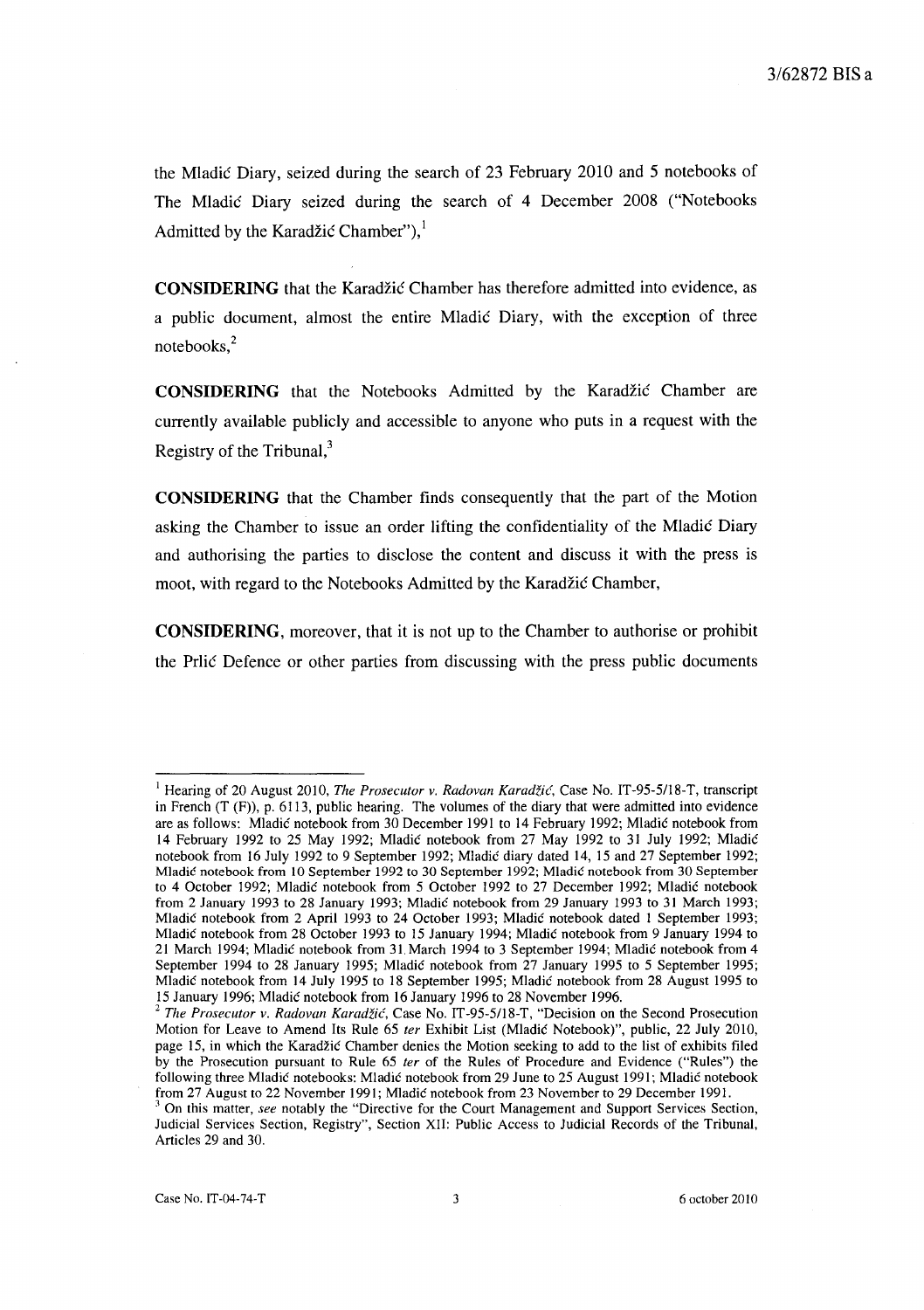that are available to everyone, as long as in doing so the said parties respect the rules of professional conduct imposed on them,4

**CONSIDERING** that, consequently, the Chamber also declares moot the part of the Motion seeking permission from the Chamber to discuss with the press the content of the Mladic Diary, with respect to the Notebooks Admitted by the Karadžic Chamber,

**CONSIDERING** that with regards to the three notebooks not admitted before the Karadžić Chamber, the Chamber recalls that like the other notebooks, they were disclosed by the Prosecution to the Defence teams in the present case; that in line with the Decision of 9 December  $2004$ ,<sup>5</sup> the three notebooks that were not admitted publicly by the Karadzic Chamber are still confidential; that if the Prlic Defence wishes to disclose them to a "member of the public",<sup>6</sup> this disclosure must be directly and specifically necessary for the presentation of its case;<sup>7</sup> that the Prlic Defence has not established that the disclosure of the three notebooks not admitted by the Karadzic Chamber to a "member of the public" is directly and specifically necessary to the presentation of its case; that this disclosure meets the strict conditions as defined in the Decision of 9 December 2004;<sup>8</sup> that the Prlic Defence did not specify how its request for the three notebooks would fulfil the conditions,

**CONSIDERING,** moreover, that the Chamber denies the Motion of the Prlic Defence with regard to the three notebooks that were not admitted by the Karadzic Chamber, and to the lifting of confidentiality, their disclosure to the press and the possibility for the Prlic Defence to discuss them with it,

<sup>4</sup> On this matter, *see* notably for the Prosecution, the "Standards of Professional Conduct Prosecution Counsel", 14 September 1999, item 2 (i) and (k) and *see* notably for the Defence teams "The Code of Professional Conduct for Defence Counsel Appearing before the International Tribunal", of 29 June 2006, Articles 10 and 24.

<sup>5</sup>*The Prosecutor v. ladranko Prlic et al.,* IT -04-74-PT, "Decision on Prosecution's Request for Modification of Order for Protective Measures", 9 December 2004, public ("Decision of 9 December 2004"), pp. 3 and 4.

<sup>6</sup> Decision of 9 December 2004, pp. 2 and 3.

 $<sup>7</sup>$  Decision of 9 December 2004, p. 4.</sup>

 $8$  Decision of 9 December 2004, p. 4: "If the Defence or the Accused find it directly and specifically necessary for the preparation and presentation of the case to disclose protected information to a member of the public, they shall inform each person among the public to whom material or information is shown or disclosed, that the member of the public shall not copy, reproduce or publicise such material or information, in whole or in part, or show or disclose it to any other person and they shall obtain nondisclosure agreements from third parties as a precondition for the release of the material to them. If provided with the original or any copy or duplicate of such material, such member of the public shall return it to the Defence when the material is no longer necessary for the preparation and presentation of the Accused's cases."